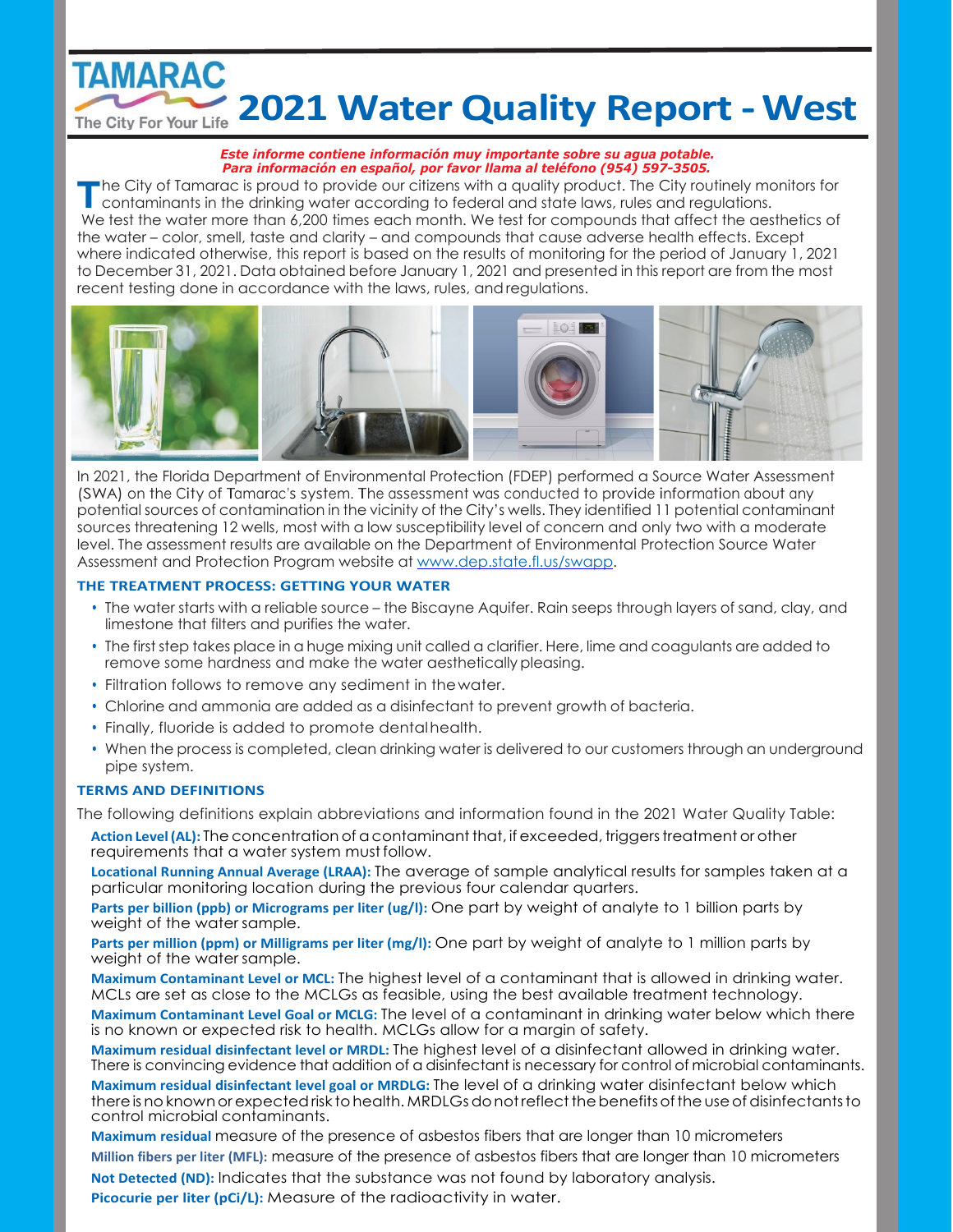# **2021 WATER QUALITY TABLE**

| <b>INORGANIC CONTAMINANTS</b>                    |                                    |                                |                          |                            |                |                 |                                                                                                                                                                               |  |  |
|--------------------------------------------------|------------------------------------|--------------------------------|--------------------------|----------------------------|----------------|-----------------|-------------------------------------------------------------------------------------------------------------------------------------------------------------------------------|--|--|
| Contaminant<br>and Unit of<br><b>Measurement</b> | Dates of<br>sampling<br>(mo. /yr.) | <b>MCL</b><br>Violation<br>Y/N | Level<br><b>Detected</b> | Range of<br><b>Results</b> | <b>MCLG</b>    | <b>MCL</b>      | <b>Likely Source of</b><br>Contamination                                                                                                                                      |  |  |
| Asbestos (MFL)                                   | 10/2021                            | $\overline{N}$                 | 0.40                     | N/A                        | $\overline{7}$ | $\overline{7}$  | Decay of asbestos cement<br>water mains: erosion of natural<br>deposits                                                                                                       |  |  |
| Fluoride (ppm)                                   | 6/2021                             | N                              | 0.62                     | N/A                        | $\overline{4}$ | 4.0             | Erosion of natural deposits;<br>discharge from fertilizer and<br>aluminum factories. Water<br>additive which promotes<br>strong teeth when at the<br>optimum level of 0.7 ppm |  |  |
| Nitrate (as<br>Nitrogen) (ppm)                   | 6/2021                             | $\overline{N}$                 | 0.026                    | N/A                        | 10             | 10 <sup>°</sup> | Runoff from fertilizer use:<br>leaching from septic tanks,<br>sewage; erosion of natural<br>deposits                                                                          |  |  |
| Sodium (ppm)                                     | 6/2021                             | $\overline{N}$                 | 42.6                     | N/A                        | N/A            | 160             | Saltwater intrusion, leaching<br>from soil                                                                                                                                    |  |  |

| <b>STAGE I DISINFECTANTS AND DISINFECTION BY-PRODUCTS</b>                  |                                    |                                                         |                          |                               |                                   |                                 |                                            |  |  |
|----------------------------------------------------------------------------|------------------------------------|---------------------------------------------------------|--------------------------|-------------------------------|-----------------------------------|---------------------------------|--------------------------------------------|--|--|
| <b>Disinfectant or</b><br>Contaminant<br>and Unit of<br><b>Measurement</b> | Dates of<br>sampling<br>(mo. /yr.) | <b>MCL or</b><br><b>MRDL</b><br><b>Violation</b><br>Y/N | Level<br><b>Detected</b> | Range<br>of<br><b>Results</b> | <b>MCLG or</b><br><b>MRDLG</b>    | <b>MCL</b><br>or<br><b>MRDL</b> | <b>Likely Source of</b><br>Contamination   |  |  |
| Chloramines (ppm)                                                          | $1/21 - 12/21$                     | N                                                       | 2.86                     |                               | $1.02 - 3.7$ MRDLG = 4 MRDL = 4.0 |                                 | Water additive used to<br>control microbes |  |  |

## **STAGE 2 DISINFECTANTS AND DISINFECTION BY-PRODUCTS**

| <b>Disinfectant or</b><br>Contaminant<br>and Unit of<br><b>Measurement</b> | Dates of<br>sampling<br>(mo. /yr.) | <b>MCL or</b><br><b>MRDL</b><br><b>Violation</b><br>Y/N | Level<br><b>Detected</b><br>(LRAA) | Range<br>оf<br><b>Results</b> | <b>MCLG or</b><br><b>MRDLG</b> | <b>MCL</b><br>or<br><b>MRDL</b> | <b>Likely Source of</b><br>Contamination     |
|----------------------------------------------------------------------------|------------------------------------|---------------------------------------------------------|------------------------------------|-------------------------------|--------------------------------|---------------------------------|----------------------------------------------|
| <b>Haloacetic Acids</b><br>$(five)$ (HAA5) (ppb)                           | 3/21, 6/21,<br>9/21.12/21          | N                                                       | 35.5                               | $24.4 - 43.0$                 | N/A                            | 60                              | By-product of drinking water<br>disinfection |
| <b>TTHM</b> [Total]<br>trihalomethanes]<br>(ppb)                           | 3/21, 6/21,<br>9/21, 12/21         | N                                                       | 70.8                               | $39.7 - 76.3$                 | N/A                            | 80                              | By-product of drinking water<br>disinfection |

## **LEAD AND COPPER (TAP WATER)**

| Contaminant<br>and Unit of<br><b>Measurement</b> | Dates of<br>sampling<br>(mo. /vr.) | <b>AL</b><br><b>Violation</b><br>Y/N | 90 <sup>th</sup><br>Percentile<br><b>Result</b> | No. of<br>Sampling<br><b>Sites</b><br><b>Exceeding</b><br>the AL | <b>MCLG</b> | AL.<br>(Action<br>Level) | <b>Likely Source of</b><br>Contamination                                   |
|--------------------------------------------------|------------------------------------|--------------------------------------|-------------------------------------------------|------------------------------------------------------------------|-------------|--------------------------|----------------------------------------------------------------------------|
| Copper (tap water)<br>(ppm):                     | 9/20                               | N                                    | 0.032                                           | All 30<br>samples<br>below the<br>action level<br>for copper     | 1.3         | 1.3                      | Corrosion of household<br>plumbing systems; erosion<br>of natural deposits |
| Lead (tap water)<br>(ppb)                        | 9/20                               | N                                    | 2.6                                             | I sample of<br>30 above<br>the action<br>level for<br>lead       | $\Omega$    | 15                       | Corrosion of household<br>plumbing systems; erosion<br>of natural deposits |

Lead and Copper sampling is being conducted again in 2023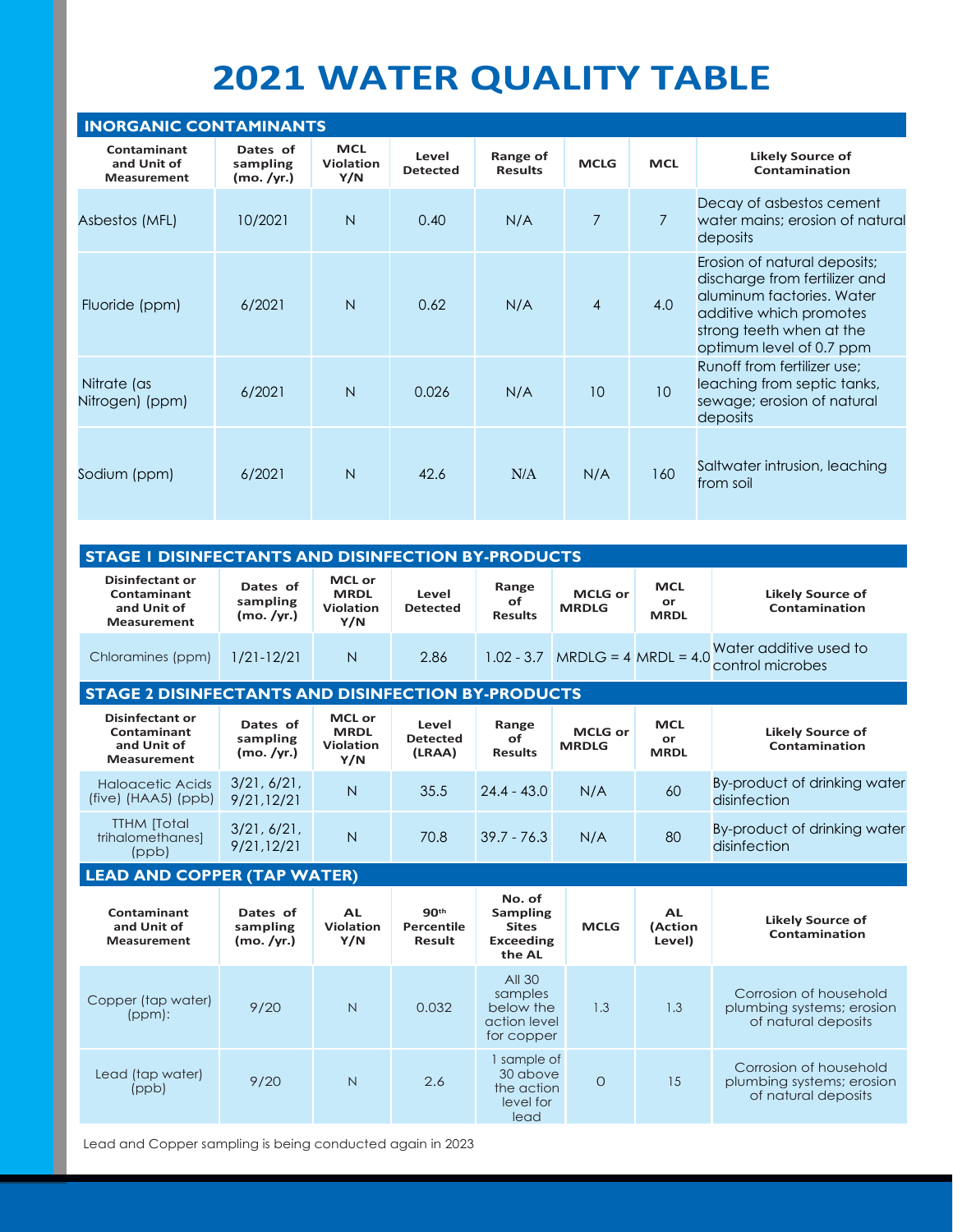| <b>Radioactive Contaminants</b>               |                                    |                                         |                          |                            |             |            |                                          |  |  |
|-----------------------------------------------|------------------------------------|-----------------------------------------|--------------------------|----------------------------|-------------|------------|------------------------------------------|--|--|
| <b>Contaminant and Unit</b><br>of Measurement | Dates of<br>sampling<br>(mo. /yr.) | <b>MCL</b><br><b>Violation</b><br>(Y/N) | Level<br><b>Detected</b> | Range of<br><b>Results</b> | <b>MCLG</b> | <b>MCL</b> | <b>Likely Source of</b><br>Contamination |  |  |
| Uranium (ug/L)                                | 6/2021                             | N                                       | 0.19                     | N/A                        | $\circ$     | 30         | Erosion of natural deposits              |  |  |

## **READING THE WATER QUALITY TABLE**

The EPA requires the City of Tamarac and all water suppliers in the United States to provide an annual reporton laboratory tests taken on its drinking water. The 2021 Water Quality Table provides a summary of thousands of test results and shows that the City's water meets or exceeds all primary drinking water standards.

NOTE: Tamarac is required by State and Federal regulations to test a water sample from one location every three years for various chemicals. We failed to completely collect this sample in 2020, which happened to be our compliance year, resulting in a violation. This monitoring is required by the Florida Safe Drinking Water Act to ensure the safety of the public water supply. This triennial monitoring determines the presence or absence of various chemicals whose presence in the water may result in adverse health effects. After recognizing this error, results of a replacement sample for the missing chemicals, collected in June of 2021, were satisfactory.

## **ABOUT LEAD**

If present, elevated levels of lead can cause serious health problems, especially for pregnant women and young children. Lead in drinking water is primarily from materials and components associated with service lines and home plumbing. The City of Tamarac is responsible for providing high quality drinking water, but cannot control the variety ofmaterials usedinplumbingcomponents.Whenyour waterhasbeensittingforseveralhours, youcanminimizethe potential for lead exposure by flushing your tap for 30 seconds to 2 minutes before using water for drinking or cooking. Ifyouareconcernedaboutleadinyourwater,youmaywishtohaveyourwatertested.Informationonleadindrinking water, testing methods, and steps you can take to minimize exposure is available from the Safe Drinking Water Hotline or at [http://www.epa.gov/safewater/lead.](http://www.epa.gov/safewater/lead)

The sources of drinking water (both tap water and bottled water) include rivers, lakes, streams, ponds, reservoirs, springs, and wells. As water travels over the surface of the land or through the ground, it dissolves naturally occurring minerals and, in some cases, radioactive material, and can pick up substancesresulting from the presence of animals or from human activity.

Contaminants that may be present in source water include:

- A Microbial contaminants, such as viruses and bacteria, which may come from sewage treatment plants, septic systems, agricultural livestock operations, and wildlife.
- **B** Inorganic contaminants, such as salts and metals, which can be naturally occurring or result from urban stormwater runoff, industrial or domestic wastewater discharges, oil and gas production, mining, or farming.
- **C** Pesticides and herbicides, which may come from a variety of sources such as agriculture, urban stormwater runoff, and residential uses.
- **D** Organic chemical contaminants, including synthetic and volatile organic chemicals, which are by-products of industrial processes and petroleum production, and can also come from gas stations, urban stormwater runoff, and septic systems.
- **E** Radioactive contaminants, which can be naturally occurring or be the result of oil and gas production and mining activities.

Toensure that tap water issafe to drink, the EPA prescribes regulations, which limit the amount of certain contaminants in water provided by public water systems. The Food and Drug Administration (FDA) regulations establish limits for contaminants in bottled water, which must provide the same protection for public health.

Drinking water, including bottled water, may reasonably be expected to contain at least small amounts of some contaminants. The presence of contaminants does not necessarily indicate that the water poses a health risk. More information about contaminants and potential health effects can be obtained by calling the Environmental Protection Agency's Safe Drinking Water Hotline at (800) 426-4791.

#### **SPECIAL HEALTH CONCERNS**

Somepeoplemaybemorevulnerabletocontaminantsindrinkingwaterthanthegeneralpopulation.Immunocompromised persons such as persons with cancer undergoing chemotherapy, persons who have undergone organ transplants, people with HIV/AIDS or otherimmune system disorders, some elderly, and infants can be particularly at risk from infections. These people should seek advice about drinking water from their health care providers. EPA/Center for Disease Control(CDC) guidelines on appropriate means to lessen the risk of infection by Cryptosporidium and other microbiological contaminants are available from the Safe Drinking Water Hotline (800) 426-479.